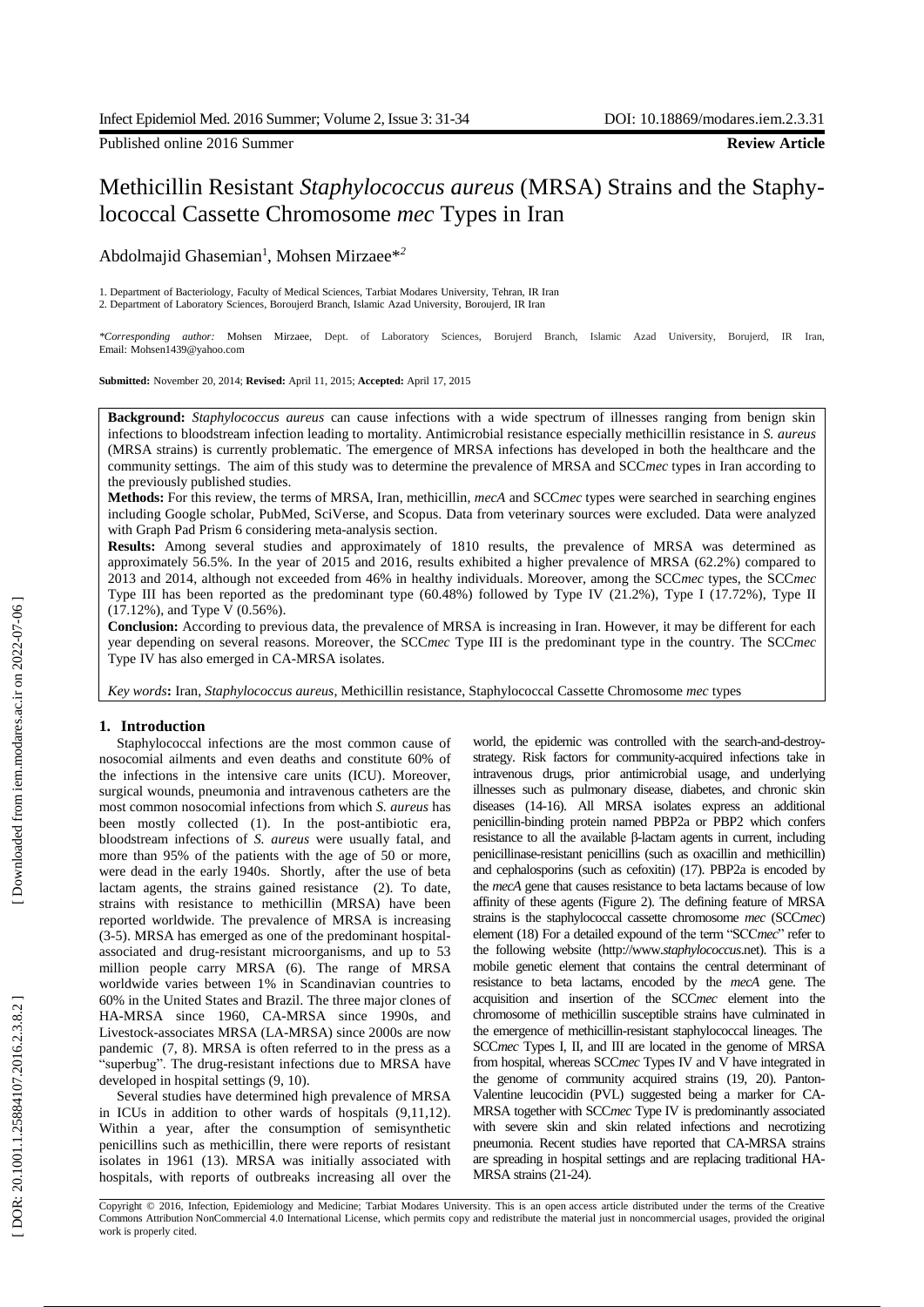# **2. Objectives**

*Staphylococcus aureus* (*S. aureus*) is one of the most important pathogen which causes several infections. Methicillin resistant *S. aureus* (MRSA), which is usually multi -resistant in hospitals, has been a daunting challenge for clinicians for more than half a century.

The aim of this study was to determine the prevalence of MRSA and SCC*mec* types in Iran according to the previously published studies in different regions of Iran.

#### **3. Methods**

## *3. 1.Literature search*

For this review , the terms of MRSA, Iran, methicillin, *mecA* and SCC*mec* Types were searched in searching engines including Google scholar, PubMed, SciVerse , and Scopus. Moreover, the Persian published results and the 3 recent congresses (First International and 12th Iranian Congress of Microbiology, The First Iranian International Congress of Medical Bacteriology, The Congress of Infections and Antibiotic Resistance, 13<sup>th</sup>, 14<sup>th</sup> and 15th Iranian Congress of Microbiology and The Congress of Rational Usage of Antibiotics ) and also a systematic and met analysis of relative prevalence of MRSA in Iran by Askari were included (28).

## *3.2. Inclusion and exclusion criteria*

All the following results were considered as suitable:

1) *Staphylococcus aureus* isolates collected from Iranian hospitals .

2) Clinical specimens from patients and also healthy individuals for instance hospital carriers .

3) The molecular results for the *mecA* detection were preferred to the phenotypic tests. Because the phenotypic tests have several conditions including: media pH, incubation period, the quality of disks and media, different susceptibility test media , and personal skills. Moreover, breakpoints of phenotypic tests may vary over time.

4) In the studies that the method of MRSA detection were not mentioned were excluded.

## *3.3. Data collection and statistical analysis*

All the collected results were designed in an Excel format and Graph Pad Prism and next were analyzed. The authors accompanied in the adoption of correct results and the interpretation of data. We also used the previous review article published by Askari (28 ) .

#### **4. Results**

In south of Iran, Ekrami showed that 27.8% of the wound and blood specimens were infected by *Staphylococci ,* among which, 60% were identified as methicillin resistant (25). In a study conducted for detection of MRSA, Najar Peerayeh detected 48.2% in 2009 and 47.5% in 2012 (10, 26). Moreover, in Loghman hospital the prevalence of MRSA was lower than 30% in 2014 (4, 5, 27). A systematic review and meta -analysis by Askari determine d that relative frequency (RF) of MRSA is high in Iran (48.5%) (28 ). According to the previous published studies, the average of MRSA in each year is exhibited in the Figure 1. The prevalence of MRSA up to 2012 has been reported by Askari and colleagues (28 ) . According to which in Khuzestan it was higher than 60% . Moreover, in Tehran, Mashhad, Tabriz, Hamadan, Isfahan , and Shahrekord it was 50 -60%. Shiraz and Kurdistan cities had the prevalence of 45 -50 % and lower than 40% respectively. The prevalence of MRSA up to 2012 is shown in Figure 2. Moreover, the results of the MRSA prevalence studies in Iran in the year of 2013 are depicted in Table 1. On the other hand, the SCC*me c* types detected to date in Iran are

displayed in Table 2. However, among the SCC*mec* types, the SCC*mec* Type III has been reported as the predominant type (60.48%) followed by Type IV (21.2%), Type I (17.72%), Type II (17.12%) , and Type V (0.56%).

| <b>Table 1.</b> The results of the MRSA prevalence studies in Iran in the |                 |          |             |                  |  |  |  |  |  |  |
|---------------------------------------------------------------------------|-----------------|----------|-------------|------------------|--|--|--|--|--|--|
| vear of $2013$ .                                                          |                 |          |             |                  |  |  |  |  |  |  |
| Author                                                                    | source          | MRSA (%) | <b>City</b> | <b>Reference</b> |  |  |  |  |  |  |
| Havaei                                                                    | Milk            | 7.69     | Isfahan     | $\star$          |  |  |  |  |  |  |
| Sedigh                                                                    | Inpatients      | 44       | Shiraz      | 永                |  |  |  |  |  |  |
| <b>Teyhoo</b>                                                             | Inpatients      | 71.6     | Lahijan     | $\frac{1}{2}$    |  |  |  |  |  |  |
| Ahanjan                                                                   | Carriers        | 9.5      | Sari        | 永                |  |  |  |  |  |  |
| Amini                                                                     | Inpatients      | 51.6     | Golestan    | $\mathcal{A}$    |  |  |  |  |  |  |
| Aslanimehr                                                                | Inpatients      | 59       | Oazvin      | 冰                |  |  |  |  |  |  |
| Sahebnasagh                                                               | Inpatients      | 75.9     | Zanjan      | $\mathcal{H}$    |  |  |  |  |  |  |
| Mohajeri                                                                  | Carriers        | 36.8     | Kermanshah  | (29)             |  |  |  |  |  |  |
| <b>Bahmani</b>                                                            | <b>Neonates</b> | 55       | Kurdistan   | (30)             |  |  |  |  |  |  |

**Dibah** Inpatients 46.3 Ardabil (31 ) \*The study was published in the  $13<sup>th</sup>$  Iranian and  $2<sup>nd</sup>$  international congress of Bacteriology .







Figure 2. The prevalence of MRSA in the year of 2012 (28).

## *4.1. The SCCmec typing results*

As most of the previous studies have determined, the SCC*mec* Type III is the predominant SCC*mec* type in Iran (32 ). For instance, Fatollahzadeh detected the Type III in 98% of the MRSA in Tehran , and also Japoni's survey in southern Iran, resulted in the presence of SCC*mec* Type III in 78% of the MRSA (23 ) . The SCC*mec* Type III is usually detected in the nosocomial MRSA isolates. The different SCC*mec* types prevalence in Iran has been summarized in Table 2.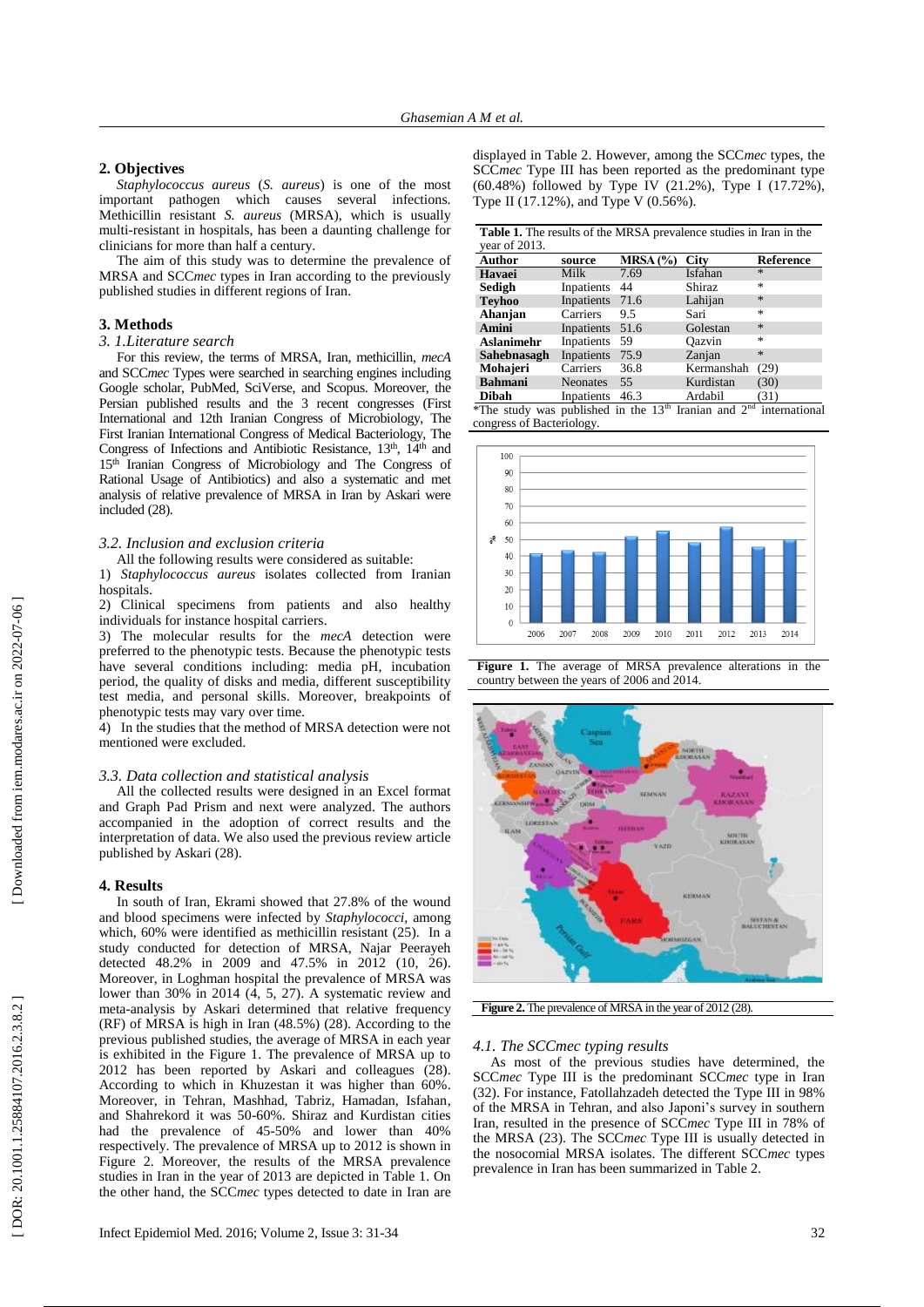Methicillin Resistant *Staphylococcus aureus …*

| <b>Table 2.</b> The SCC <i>mec</i> types detected in Iran. |                         |          |          |          |          |                |      |           |
|------------------------------------------------------------|-------------------------|----------|----------|----------|----------|----------------|------|-----------|
| Author                                                     | SCC $mec$ types $(\% )$ |          |          |          |          |                |      |           |
|                                                            |                         |          | Ш        | IV       |          | N <sub>0</sub> | Year | reference |
| <b>Ghasemian</b>                                           |                         |          | 94.2     |          | 5.8      | 78             | 2014 | (36)      |
| Moghadami                                                  | 56.9                    | 22       | $\Omega$ | $\theta$ | $\Omega$ | 109            | 2010 | (33)      |
| Fatollahzadeh                                              | $\Omega$                | 0        | 98       | ◠        | $\theta$ | 199            | 2008 | (23)      |
| Japoni                                                     | $\Omega$                | 0.6      | 78       | 10       | 2.6      | $156*$         | 2011 | (34)      |
| Havaei                                                     | $\theta$                | 0        | 45       | 24       | $\Omega$ | $100*$         | 2012 | (35)      |
| Veerarghavan                                               | 3.4                     | 13.8     | 39       | 13.8     | 3.4      | $87*$          | 2011 | (36)      |
| Momtaz                                                     |                         | $\Omega$ | 28.52    | 21       | 52.83    | 132            | 2014 | (37)      |

\* These isolates were MRSA

#### **5. Discussion**

The MRSA isolates have been detected in both community and healthcare settings. However, the hospital associated isolates have an extended spectrum of antibiotic resistance to antibiotics (38, 39). Numerous previous studies have detected the MRSA with the *mecA* gene amplification. To determine whether MRSA isolate s have been originated from healthcare or community settings, the detection of SCC*mec* types have been raised in the country alongside with the other areas of the world (40 ). As included in the results section , the prevalence of MRSA is approximate to 47% and follows to some extent alterations in every year, although it has determined that the origin/source of isolates plays an important role in the prevalence of MRSA strains. However, two previous worldwide reports did not give an exact percentage of MRSA in Iran. The previous systemic and meta -analysis by Askari in 2012 exhibited that it was 5 2 % (28 ). In Ohadian Moghaddam's study performed in 2015, the prevalence of MRSA was 61.53% in Tehran (24 ). The prevalence in different cities is not the same. This is an alarming point because MRSA isolates are multidrug-resistant and may not response to nearly all the antibiotics, except for glycopeptides such as vancomycin and teicoplanin (25 ). In recent years , vancomycin intermediate resistant isolates (VISA) or even vancomycin -resistant *S.aureus* have emerged and developed in several areas of the world (41) . Among the Middle East countries, Iran is the second country for the prevalence of MRSA, after Iraq as the first one. On the other hand, a study among the Asian countries showed that the HA-MRSA prevalence is lower than that of several other countries. Argentina and Mexico are similar to our country in this regard (42), Australia and United States have lower and higher prevalence than Iran, and also the European countries have heterogen eous prevalence (43 ). The studies have attained different results of the predominant SCC*mec* type and the pattern of types detected in Iran. However, most of the healthcare associated isolates contained SCCmec Type III (26-29). From Table 2, it may be revealed that the SCC*mec* Type III predominated among other types but in the year of 2014 the SCC*mec* Type V has increased sharply (28). There is now a suggestion that the community associated MRSA isolates may spread in the hospital as several previous studies have exhibited this phenomenon. In a study in Iraq, 95% of the MRSA isolates harbored the *SCCmec* Type IV (44). The SCC*mec* Types I and II detected in the two studies ( Table 2) are also found in healthcare associated isolates. One of the important factors interfering in the prevalence results is the area of the study. Following and surveillance of SCC*mec* types is helpful in the determination of MRSA sources and origins.

#### **6. Conclusion**

MRSA as a miscellaneous pathogen is a significant cause of both healthcare and community -associated infections. Its widespread have developed multiple - drug resistant strains , and antibiotic resistant clones are worrying issue s. The

SCC*mec* Type III is the predominant type detected in hospital settings. However, the community -acquired MRSA containing SCC*mec* Types IV has increasingly developed in healthcare settings. The SCC*mec* typing can contribute to uncovering the possible origin of MRSA.

## **Conflict of Interests**

The authors declare they have no conflict of interest.

#### **Acknowledgements**

This study was supported by Tarbiat Modares University.

#### **Authors Contribution**

All authors contribute in writing different parts of this manuscript.

# **Funding/Support**

None to declare.

## **References :**

- 1. Inweregbu K, Dave J, Pittard A. Nosocomial infections. Continuing Education in Anaesthesia, Critical Care & Pain. 2005;5(1):14 -7.
- 2. Mediavilla JR, Chen L, Mathema B, Kreiswirth BN. Global epidemiology of community -associated methicillin resistant Staphylococcus aureus (CA - MRSA). Current opinion in microbiology. 2012;15(5):588 -95.
- Peerayeh SN, Azimian A, Nejad QB, Kashi M. Prevalence of agr specificity groups among Staphylococcus aureus isolates from university hospitals in Tehran. Laboratory Medicine. 2009;40(1):27 -9.
- 4. Ghasemian A, Najar PS, Bakhshi B, Mirzaee M. Comparison of Biofilm Formation between Methicillin -Resistant and Methicillin -Susceptible Isolates of Staphylococcus aureus. Iranian biomedical journal. 2016.
- 5. Ghasemian A, Peerayeh SN, Bakhshi B, Mirzaee M. Inducible clindamycin resistance in clinical isolates of Staphylococcus aureus. Archives of Clinical Infectious Diseases. 2014;9(2).
- 6. Woodford N, Livermore DM. Infections caused by Gram -positive bacteria: a review of the global challenge. Journal of Infection. 2009;59:S4 -S16.
- 7. Enright MC, Robinson DA, Randle G, Feil EJ, Grundmann H, Spratt BG. The evolutionary history of methicillin -resistant Staphylococcus aureus (MRSA). Proceedings of the National Academy of Sciences. 2002;99(11):7687 -92.
- 8. Stefani S, Chung DR, Lindsay JA, Friedrich AW, Kearns AM, Westh H, et al. Meticillin -resistant Staphylococcus aureus (MRSA): global epidemiology and harmonisation of typing methods. International journal of antimicrobial agents. 2012;39(4):273 -82.
- 9. Saderi H, Habibi M, Owlia P, Asadi Karam M. Detection of methicillin resistance in Staphylococcus aureus by disk diffusion and PCR methods. Iranian Journal of Pathology. 2008;3(1):11 -4.
- 10. Azimian A, Najar -Pirayeh S, Mirab -Samiee S, Naderi M. Occurrence of methicillin resistant Staphylococcus aureus (MRSA) among clinical samples in tehran -iran and its correlation with polymorphism of specific accessory gene regulator (AGR) groups. Brazilian Journal of Microbiology. 2012;43(2):779 -85.
- 11. Croft AC, D'Antoni AV, Terzulli SL. Update on the antibacterial resistance crisis. Medical Science Monitor Basic Research. 2007;13(6):RA103 -RA18.
- 12. Vincent J-L, Bihari DJ, Suter PM, Bruining HA, White J, Nicolas-Chanoin M -H, et al. The prevalence of nosocomial infection in intensive care units in Europe: results of the European Prevalence of Infection in Intensive Care (EPIC) Study. Jama. 1995;274(8):639 -44.
- 13. Pantosti A, Sanchini A, Monaco M. Mechanisms of antibiotic resistance in Staphylococcus aureus. 2007.